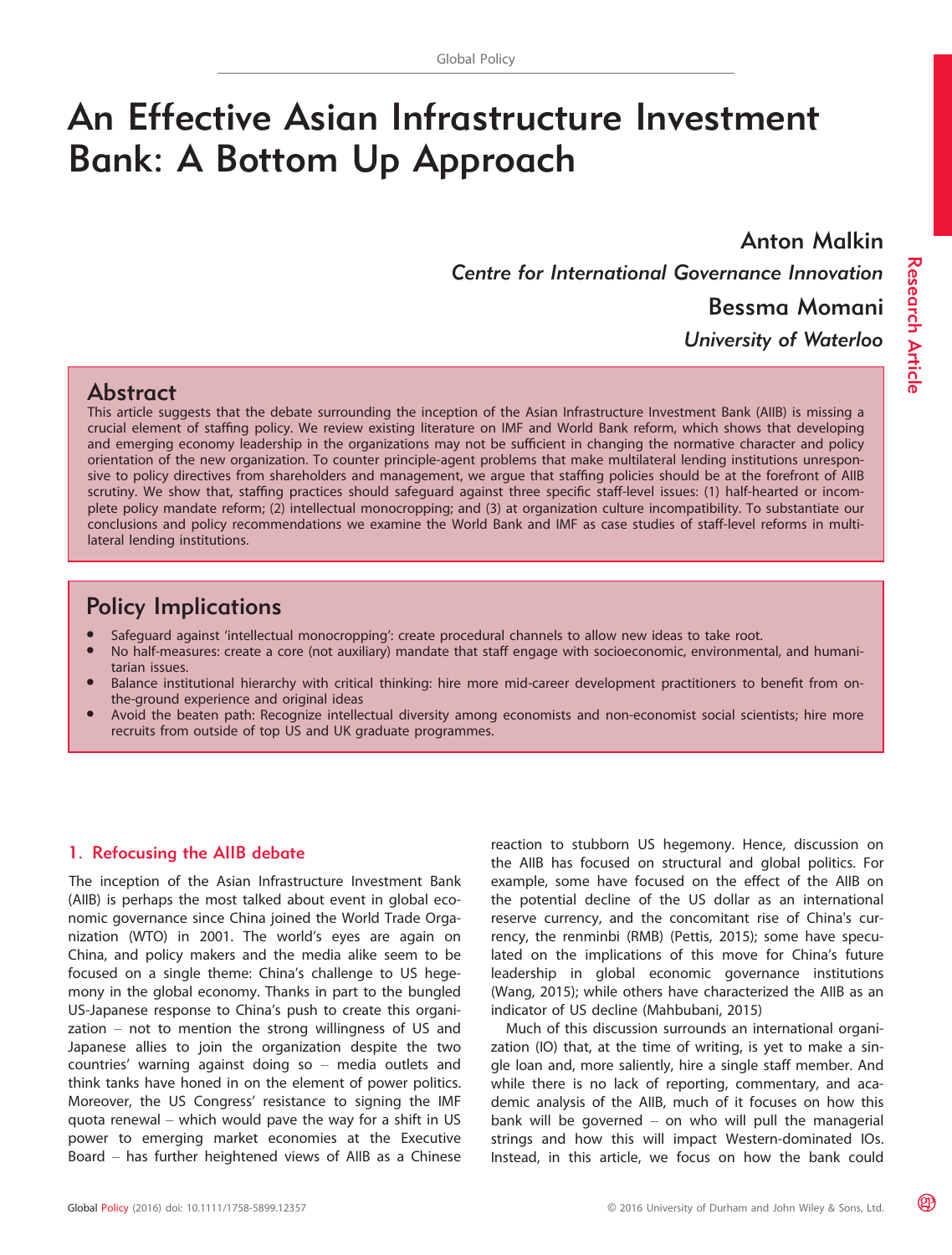work from the bottom-up: the kinds of policies it might promote, and whether the bank could actually make an immediate difference in how the global economy is governed. We argue that the focus on the AIIB's governance avoids more fundamental questions about how the global economy is governed. Questions surrounding the norms of international development – what kinds of policies developing countries should adopt to grow their economies – are yet to be addressed. Moreover, shareholding and managementlevel reforms at IOs, important as they are, do little to assuage principal-agent problems that have been pronounced at both the World Bank and International Monetary Fund (IMF). These problems are likely to surface at the AIIB.

The most glaring gap in much existing analysis on the AIIB concerns normative questions about the kind of institution that it will be. Beyond the recently announced collaboration with Western-led multilateral development banks (MDBs) like the World Bank and the Asian Development Bank (ADB) (e.g. World Bank, 2016), we know little about the institution's policy orientation (to this end, we will have to wait for its planned collaborative projects with the establishment MDBs to be completed). And despite over a decade of rich empirical analysis on the role of staff-level reform at the World Bank and IMF, and the role of such reforms in affecting the policy output of these organizations, the scholarly and policy community has generally ignored the issue of staffing with respect to the AIIB.

To counter principle-agent problems that make multilateral lending institutions unresponsive to policy directives from shareholders and management, we argue that staffing policies should be at the forefront of AIIB scrutiny. But, as this article will show, simply taking on additional staff from different disciplinary backgrounds is unlikely to be sufficient in addressing the problem: organizational culture and staff mandates should be addressed in earnest. Specifically, staffing practices should safeguard against three specific staff-level issues: (1) half-hearted or incomplete policy mandate reform; (2) 'intellectual monocropping' (Evans and Finnemore, 2001); and (3) at organization culture incompatibility.

We will review existing research on staffing practices at the IMF and World Bank, augmenting it with our own research on the role of staffing policies in IMF reform. We begin, in section 2, by playing devil's advocate: deconstructing the assumption that the AIIB will be different because it will be a Chinese-led IO and therefore more closely reflect the Chinese development 'model'. In Section 3, we show why staffing matters from a policy perspective. Section 4 look at what the evolution of the World Bank's staffing policies can teach us about the first two of the three staffing issues outlined above. Section 5 addresses the third staffing issue by looking at original staff-level research on the IMF. The results reinforce earlier literature on World Bank staff reforms by showing that tweaking staffing policies at the margins yields very partial results. It illustrates the weakness of the CSO-outreach approach to IO reform and emphasizes the importance of paying attention to an institution's organizational culture. Section 6 discusses specific staffing policy proposals to make the AIIB an effective and unique MDB.

### 2. What kind of institution?

The Chinese government has said very little about the staff it will hire, beyond the fact that it will have 'international' credentials. Indeed, we know that the bank's preliminary secretariat, led by a top Chinese bureaucrat Jin Liqun has been consulting with the ADB and the World Bank on how to move forward with organizing the AIIB, and is closely collaborating with the World Bank on its initial set of projects (Xinhua, 2016).

Thus, the new multilateral development bank (MDB) will be headed by a Chinese economist, lifted directly from among the most senior members of the central bureaucracy. Does this mean that he will want to see infrastructure policies different from those advocated by the World Bank? Jin's own writings on the subject are quite mute on this. His most substantial elaboration of the goals of the AIIB is in step with the issues discussed in the media. Jin sees the AIIB as rebalancing global economic governance to give more governance power to developing countries – particularly to emerging economies – to create a counter-balance to US and European-dominated Bretton Woods Institutions (Jin, 2016).

However, the political dimension of the IO's management, as we elaborate below, is less important than the intellectual foundations of its day-to-day activities and program implementation and design. To this end, it is old news that China's approach to economic development has been distinct from that which has been prescribed for decades by the Bretton Woods Institutions. Particularly, while there is no consensus on a clear 'China model' of economic development. Indeed, China's experience with economic development suggests a more robust role for the state in guiding economic development, and greater weight given to local political circumstances, than to universally applicable economic models (Breslin, 2011).

But does China's economic development experience suggest that Chinese economists are more 'heterodox' than their peers? China's prominent economist, Peking University professor and close advisor of the central leadership, Justin Yifu Lin, has been a long-time critic of the neo-classical paradigm in the economics of development. Lin has advocated a new structural economics school of economic development (Lin, 2011), which stresses government support for technological capacity building and active government involvement in enhancing the productive capacity in economic sectors, in which developing countries have a comparative advantage (Lin, 2012). Lin called on MDBs to hire more developing country economists, who he deems to have a better understanding of the context in which development policies ought to be applied (Fine and Van Waeyenberge, 2013). However, while it could be suggested that this development paradigm is influential with top members of the Chinese Communist Party – who ultimately make choices about the direction of the Chinese economy – the paradigm holds little sway in the economics profession in China, which some have found to have an orthodox, Chicago-school orientation, even to the point of ignoring the

മ്ര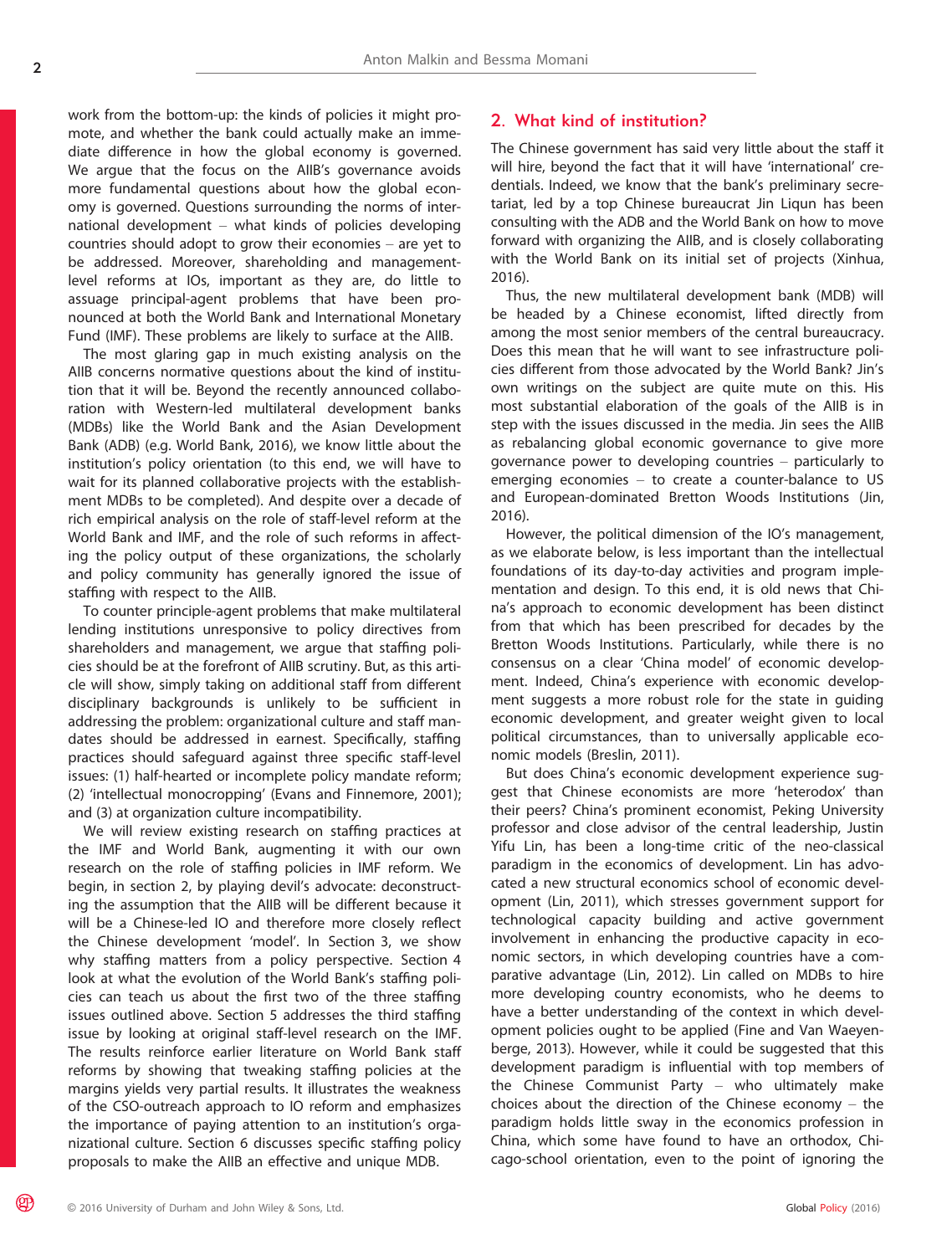new Keynesian school of macroeconomics, which occupies an orthodox position in the curriculums of many top economics graduate programs in the West (Zhang and Xu, 2013).

Complicating the issue further, is the ambiguity of the political economy of China's development 'model'. There has recently been an uptake in scholarly research into the extent to which China's economic policies present a unique paradigm that can, at least in principle, be generalized and implemented beyond China's borders (Naughton and Tsai, 2015). Some have even suggested that China's experience forces us to rethink development altogether – even if we take a neoclassical economics framework as a starting point (Rodrik, 2006). Moreover, in contrast to the often criticized 'one-size-fits-all' approach to infrastructure planning and economic development more generally undertaken by Western-dominated MDBs, China's own experience with economic development suggests a prioritization of experimentation and local knowledge over the implementation of global standards, even when the latter is a stated goal or result (McNally, 2012).

However, there are many reasons that should compel us to nuance our enthusiasm about the transformative potential of the new institution. First, as Ferchen (2013) has found, China's opposition to neoliberal reforms cannot be separated from its domestic political economy, which ebbs and flows with domestic political changes and shifts in power constellations within the Chinese communist party (e.g. leadership transitions). For instance, the most vocal critiques of neoliberalism came to the foreground at the start of the Hu Jintao/Wen Jiabao tenure, when the leadership needed to deflect criticism that China had abandoned its socialist roots (Ferchen, 2013) from the new Left of the Chinese political spectrum (See Veg, 2014 for a discussion). Thus, we should not be quick to assume that the new institution will deviate in its normative policy outlook from the Western-led MDBs.

Indeed, for many years, China argued that the Asian financial crisis demonstrated that the existing 'international monetary and financial system can no longer accommodate the needs of international economic and financial development, and, therefore, the system needs to be reformed' (Dai, 1999). But in this regard, the AIIB is only a start. It certainly sets up the institutional architecture to spearhead such reform, but only scratches the surface of the principle agent problems that are likely to abound – problems that are quite endemic to the engagement of the Chinese state with the global economy (see, for example, Gill and Reilly, 2007). In other words, even if we assume that the AIIB will have a different ideological outlook from the World Bank and the ADB, it is still far from clear that the projects it undertakes will differ in character from either of these institutions. If the new institution is to be the MDB arm of the New Structural Economics paradigm, or some other alternative to neoliberalism, it must learn from institutions like the IMF and the World Bank as much as it needs to distinguish itself from them. Perhaps the most glaring errors of present commentary on the AIIB is the presumption that its predecessor institutions have not tried to evolve beyond the Washington Consensus – they have, in fact, made attempts, and substantial ones at that (see Hammer, 2013). As we will illustrate in the following sections of this article, reforms might start at the executive board or management level, but they are implemented and often dissolve at the staff level.

#### 3. Why staffing matters

The question of governance of the AIIB is key to ensuring the long-term legitimacy and effectiveness of the AIIB. One issue with strong symbolism is the continued appointment of a European to the position of IMF Managing Director and an American to the President of the World Bank. For many developing countries the symbolism of having a European or American in charge of an organization that is mainly used by the developing world is reminiscent of Europe's 'white man's burden'. But beyond the symbolism, how important is this issue? Would an AIIB chief from China or Africa make a difference in day-to-day AIIB policies?

The literature is mixed on the importance of international organization (IO) leadership in affecting outcomes. While there is a long-standing argument that leaders make an important difference in the policy outlook of an IO (see Cox and Jacobson, 1979, pp. 20–25), more recent studies suggest that individuals' influence on outcomes is limited by structural power considerations (Moravcsik, 1999). The case of the World Bank is instructive. Joseph Stiglitz, a prominent 'heterodox' Chief Economist at the Bank, resigned in 2000 after criticizing the development paradigm pursued by the Bank. The IO later hired Chinese economist Justin Yifu Lin (described above) as Chief Economist and Senior Vice President in for a four-year tenure in 2008. While successful in setting the research agenda at the organization, there is little evidence that his tenure changed the policies carried out by the institution. Because the chief economist does not set hiring practices at the IO, he/she is actually quite constrained in influencing the daily business of the organization: specifically, the policy prescriptions and programs that accompany projects carried out by the Bank.

Moreover, leaders of international organizations have limited mandates and resources, further weakening the personal influence of an IO leader (See Kille and Scully, 2003). This creates a breakdown in the top-down chain of decisions necessary to make institutional reforms possible. Hence, the weakness of IO leaders often leads to principalagent problems (Vaubel 2006) that must be addressed at the grassroots: by changing how staff implement lending programs.

IO staff deal with key functions of the organization, particularly loan negotiations, program monitoring, designing loan conditions, and communicating the IO's policies. Contrary to popular belief, management and shareholders have a limited impact on these crucial functions. The staff compose many of the decisions at the highest levels of an IO's decision-making, including its Executive Board, and are arguably the most powerful shapers of IO policies (See Babb, 2003, p.19; for an elaborated debate see Fratianni and Pattison,

@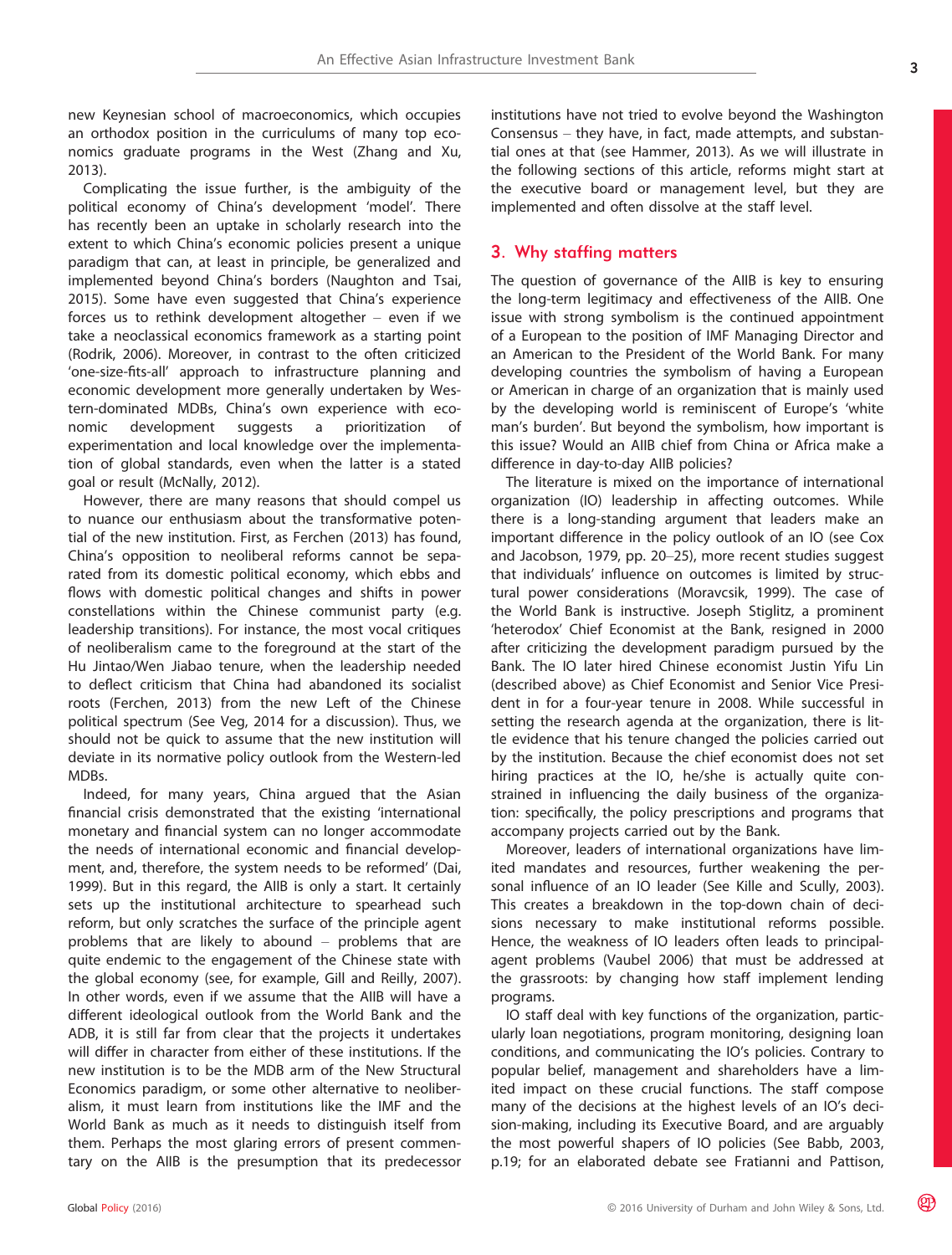2005). IO staff of international economic organizations like the IMF, World Bank, or ADB are responsible for loan agreements that are negotiated first between the staff and country officials, with the Executive Board generally tasked with making judgements on program implementation following negotiations with country officials. Board members generally do not have active input into program design. Similarly, reports are typically written after staff consultation with member officials and collection of data – the executive boards of MDBs are not typically involved with this process. This is not to say that executive board decisions are apolitical or devoid of shareholder influence. Rather, it is important to note that that the brunt of the work done to prepare and assess loan agreements is often entirely the work of IO staff. MDB staff's work is a silent but crucial element in shaping an IO organizational culture, ideological framework, and prescriptions and conditions likely put on loan agreements. While the Executive Board and top management can set particular country priorities and outline areas of focus, staff have free range over the details of loan programs. As such, staffing policies should be a key concern of the AIIB and for those assessing its effectiveness.

Staffing of an IO also matters because as Evans and Finnemore (2001, p. 23) note, an IO staff's ingenuity in policy design can also be limited by 'intellectual monocropping': hiring like-minded individuals that operate in a conforming organization. IO staff are not unaware of this problem. This has been, for many years, a key complaint of IMF and World Bank macroeconomists. The IMF and World Bank staff have often been criticized as being too unrealistic in their policy prescriptions. For example, in an independent IMF study, state officials interviewed complained that the IMF staff 'came to [their] countries with a preconceived template of ideas, based on a theoretical or textbook model, housed in Washington, into which they fed country information' (IMF, 1999, p. 36).

China has argued that existing economic institutions and its political backers in the West had 'forced [developing] countries to restructure their economies according to the developed countries' standards' (IMF, 1999 p. 36). In the case of the IMF, heavily-indebted countries have often been prescribed a pro-cyclical program of fiscal austerity (e.g. Blyth, 2013) – a 'dogmatist mentality' according to China's central bank Governor Zhou (2004). Some have criticized staff policy prescriptions at the IMF and World Bank as being dominated by conservative macroeconomic ideology (Stiglitz, 2002). The perpetuation of pro-austerity views stems in part from the fact that the IMF and World Bank almost exclusively hire macroeconomists trained in elite Western universities. For example, the IMF recruits predominantly young male economists (average age of 30) from the Western world who generally have little or no policy experience, having just completed a PhD from a small, although widening, network of Anglo-American fundfavoured universities (Momani, 2007). The 'intellectual monocropping' of organizations like the IMF and World Bank has led to what some call an ideological consensus that dominates policy prescriptions placed on borrowing

countries, leading to a discrediting of alternative views of devising loan conditions.

For developing countries and emerging market economies that want to see a difference in policy advice and potential conditionality on infrastructure loan agreements, their primary concern should be getting the AIIB to improve policy outcomes, and to make it a responsive organization that serves their interests. To do so, the AIIB must begin with getting staffing right. In the rest of the article, we discuss a series of ideas to promote staffing that can better serve the needs of the AIIB's developing and emerging market economy clients. We survey the World Bank and IMF's experience with staffing policy reform provides some guidelines on how to proceed in this regard.

### 4. The World Bank: why interdisciplinary hiring is not enough

The AIIB's website is explicit that the institution will strive to be efficient and environmentally responsible and draw on the experience of its predecessor MDBs to structure and implement infrastructure projects in the developing world:

The Asian Infrastructure Investment Bank (AIIB) has the mandate to foster economic growth in Asia by investing in infrastructure and other productive areas and promoting regional cooperation and partnership. As a new multilateral financial institution, AIIB's approach will be 'lean, clean and green', with a focus on efficiency, sustainability and transparency. The Bank will also work closely with the existing Multilateral Development Banks – complementing, supplementing and enhancing their development efforts. (AIIB, 2016)

This provides the new institution with both a challenge and an opportunity. The opportunity lies in learning: the World Bank has begun to address these issues as early as 1994 (Mosse, 2011). The challenge is that the outcome of these initiatives is a mixed one.

In an effort to make it responsive to socioeconomic, environmental, and humanitarian needs of the people that its policies impact, the World Bank has engaged in interdisciplinary hiring and has made repeated attempts to alter the institutional mandate of its staff. As Mosse (2011) has noted, the World Bank has actively expanded its staff hiring pool to include non-economist social scientists, particularly anthropologists. After a decade of implementing disciplinary diversification at the staff level, the organization boasted nearly 150 anthropologists in 2004 and, if other non-economists are counted, the number of program staff with training outside of the discipline of economics is likely to be even higher (Mosse, 2011).

The Bank has also made a concerted effort to make poverty and social impact reviews an integral part of its lending practices. In 2002 it initiated the Poverty and Social Impact Assessment (PSIA) procedures to be undertaken by the staff designing its lending programs (Coudouel et al., 2006). In 2004, staff were given specific guidelines and were tasked

(QP)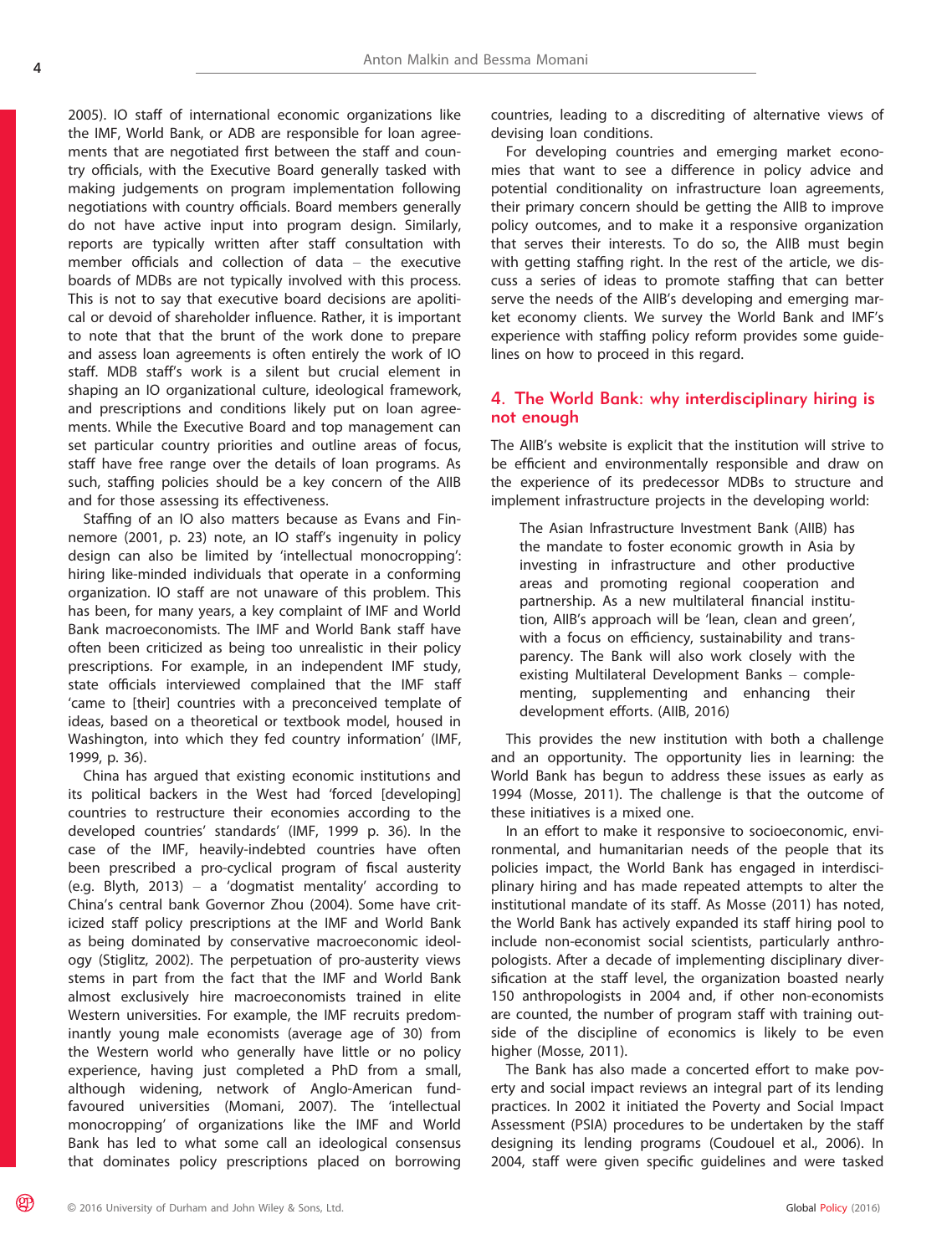with implementing the practices. By 2006, nearly 150 PSIAs were completed, with a majority carried out for projects in low-income countries, but also with an increasing number extended to middle-income countries. By 2011 the Bank began extensive consultations with civil society on how to improve the approach of the PSIAs. Under the Environmental and Social Framework outreach initiative, the Bank continued to consult 'with a wide range of stakeholders from governments and implementing agencies, civil society organizations involved in advocacy and service delivery, the private sector, as well as academia and applied research institutions' (World Bank 2016) on how its staff can safeguard policies to ensure proper consultation on the social, economic, and environmental impact of its policies.

To be sure, the results of this kind of outreach have yielded results. Hiring anthropologists contributed to the trickling in of ideas of economic development from outside of the economics discipline into the Bank's research lexicon. On the policy front, there have been documented cases of direct project impact of these ideas. For example, Li (2011) has found that in conducting social and environmental assessments for an infrastructure project in a village in Indonesia, staff chose to carry out their funding through block grants to villages instead of the typical top-down oversight of blueprint policy prescriptions. Li observes that the combination of the social safeguard mandates and the participation in the project by staff from the anthropologist profession, opened up an entirely new way of thinking about project implementation:

By optimizing social capital or 'getting the social relations right', they thought they could supply village infrastructure more efficiently, alleviate poverty, promote economic growth, foster good governance and enhance local capacities for conflict management  $-$  diverse ends that, separately and in combination, they thought would benefit the nation overall and the poor in particular. Theirs was a multifaceted agenda that took them deep into the minutiae of village life. It required the Bank to become ethnographic. (Li 2011, p. 106)

Openness to the socioeconomic, humanitarian, and environmental impacts of its lending decisions has helped the Bank to generate self-correcting criticism from among staff, which has led to institutional innovation and allowed for new ways of carrying out project assessment and (ultimately) financing (Guggenheim, 2006).

However, the World Bank's staff level reforms have fallen short in a number of ways. First, hiring staff from outside the economics discipline may have begun to change the policy outlook of the Bank, but stopped short of wholesale transformation. As Mosse (2007) and Li (2011) show, introducing ethnographic research methods did not change the disciplinary balance of power in the organization: economists' approach to development continued to dominate the policy orientation of the Bank. Anthropologists augmented the core staff but have yet to transform the Bank's normative orientation.

This speaks to the issue of intellectual monocropping at IOs that Evans and Finnemore (2001) noted over a decade ago. Because IO staff tend to reproduce policy advice based on the same intellectual school of thought, it becomes difficult for new ideas to take root (Broad, 2006), even when they emanate from staff themselves (St. Clair and McNeill, 2011). In the case of the World Bank, even when staff diversification did take place, it proceeded within an established normative framework that defines the organization's policies and outlook.

This phenomenon is not limited to the hiring of anthropologists. For example, World Bank staff has made concerted efforts to address distributional issues by adding a 'political economy' angle to their analysis. However, the Bank's approach to political economy has tended to downplay social justice and distributional issues associated with World Bank projects and instead focuses on learning how to overcome political resistance. For example, the World Bank's book Understanding Policy Change: How to Apply Political Economy Concepts in Practice (Corduneanu-Huci et al., 2013), takes a step outside of the realm of neoclassical economic analysis, but stops short of presenting an alternative perspective thereto. Other political economy-related publications are essentially neo-functionalist and quasi-public choice theory analyses of the bureaucratic obstacles to World Bank-style reforms in developing countries (e.g. Bunse and Fritz, 2012; Eaton et al., 2011). This is not to say that these reforms are invariably a bad idea. However, when the main focus is cutting fiscal expenditures, other political economic issues, such as inequality, unemployment, and environmental issues are often sidelined.

Another setback for staff-level reforms at the Bank was the organization's half-hearted and incomplete approach to reforming its staff policy mandate. For instance, the revised PSIAs have been criticized for being too vague, and for their weak implementation at the organizational level. Senior management, according to some World Bank staff, regard safeguards as an 'impediment to lending' and not as important among the tasks that project staff must perform (Anders, 2014). As Chavkin et al. (2015) have found, the Bank's safeguard policies do not work particularly well in practice. Moreover, the normative diversification that appeared under way in the Bank in the mid to late 2000s has given way to a retrenchment by more orthodox and conservative development paradigms (Chavkin, 2016).

What can we learn from the World Bank's experience? First, staff mandates matter: augmenting existing mandates with socioeconomic and environmental safeguard checklists will be ineffective if social and environmental impact reviews do not form the core of pre-implementation program reviews. Second, if staff are hired from among noneconomists, staff level reform procedures should ensure that the intellectual outlook of interdisciplinary hires do not simply reproduce the world view of the organization's existing staff – and, significantly of the 'freshwater' school of economics (See Wojcik et al., 2013 for a discussion of the intel lectual divide within the economics discipline). Lastly, organization culture matters. While this is not widely

 $\circledR$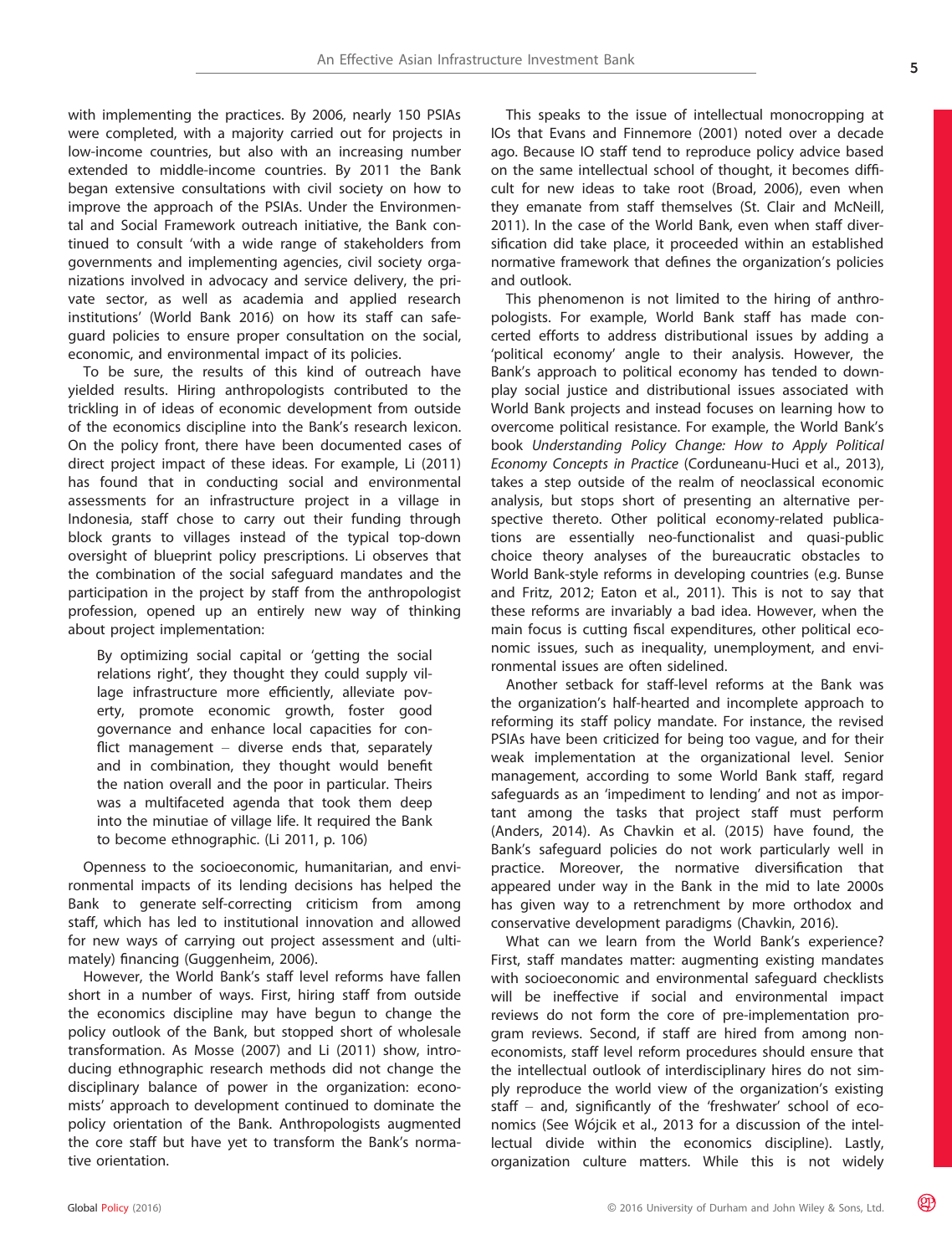addressed in the literature on World Bank staff reform, the authors' own research on the IMF's staff culture illustrates this additional and significant caveat to staff level IO reform: if normative change is to take place, the flow of new ideas must find effective avenues to transmission and adaptation.

#### 5. The IMF's stakeholder outreach initiative: why organizational culture matters

This section looks at one specific reform initiative at the IMF that began in the early 2000s: a mandated outreach on the part of staff to civil society organizations (CSO) regarding the former's loan programs. Initial guidelines for Fund staff, developed by globalization and civil society expert Jan Aart Scholte, were ground breaking in their approach to how IMF staff ought to conduct engagements with CSOs (see IMF, 2003). It was the pressure of CSOs on governments, many of which were European, that convinced the IMF to pursue the development of the 2003 Staff Guidelines.

To test the efficacy of these guidelines one of the authors conducted an online survey questionnaire and sent it to approximately 1,500 civil society organization (CSO) contacts from a database provided by IMF communications staff. The IMF also provided a number of public notices on its website that invited CSOs to comment. A number of CSOs distributed the link to the survey on their networks. The online survey questionnaire was comprised of 20 questions that included basic identifying questions and a number of closed-ended questions that elicited specific feedback.<sup>1</sup> Most of the substantive questions took the form of a Likert scale, while the rest consisted of a 'yes' or 'no' choice, or required respondents to make a selection from a predetermined list.

A total of 152 surveys were completed throughout July and August 2013. Most CSOs identify as non-governmental organizations (66 per cent) and operate either in one country (44 per cent) or internationally (46 per cent). Individuals surveyed had worked for more than ten years in their CSO (40 per cent), and had primarily engaged with the IMF in the past five years (60 per cent). To further enrich the survey findings, CSOs were invited to converse in scheduled focus groups at the IMF-World Bank Spring meeting in 2013, and again at the 2013 IMF–World Bank annual meetings. A number of interviews were also conducted with CSOs who completed the above survey and requested a follow-up conversation in August 2013.

CSOs surveyed noted that they had an overall positive or neutral experience with the IMF, although a minority reported that they had a negative view of the IMF (18 per cent). Overall, most CSOs believed the IMF facilitates access to information most or some of the time. A majority of respondents (63 per cent) believed the IMF had become more open and transparent. Notably, in focus group sessions, CSO staff noted that the current (at the time of writing) webpage, 'IMF and Civil Society', did not give them the opportunity to converse with the IMF. Rather, it merely provides a running news feed. Many CSOs voiced their frustration with not knowing who to contact with their questions regarding engagement and consultation.

Respondents to the survey also indicated that previous engagement with CSOs helped to improve communications among CSOs, to explain IMF activities and workings, and provided modest support for improving CSO understanding of IMF ideas and policies. When CSOs were asked about the extent to which IMF staff accepted and implemented CSO ideas, the response was more negative than positive: many CSOs (59 per cent) felt that IMF staff did not follow up on engagement. In focus groups, CSOs also expressed concern that engagement with the IMF ultimately amounted to window dressing, with little impact on policy design and implementation. When asked further about IMF consultation with CSOs early in the policy formation process (i.e. when



Figure 1. Do you believe the IMF Staff has:

 $\circledcirc$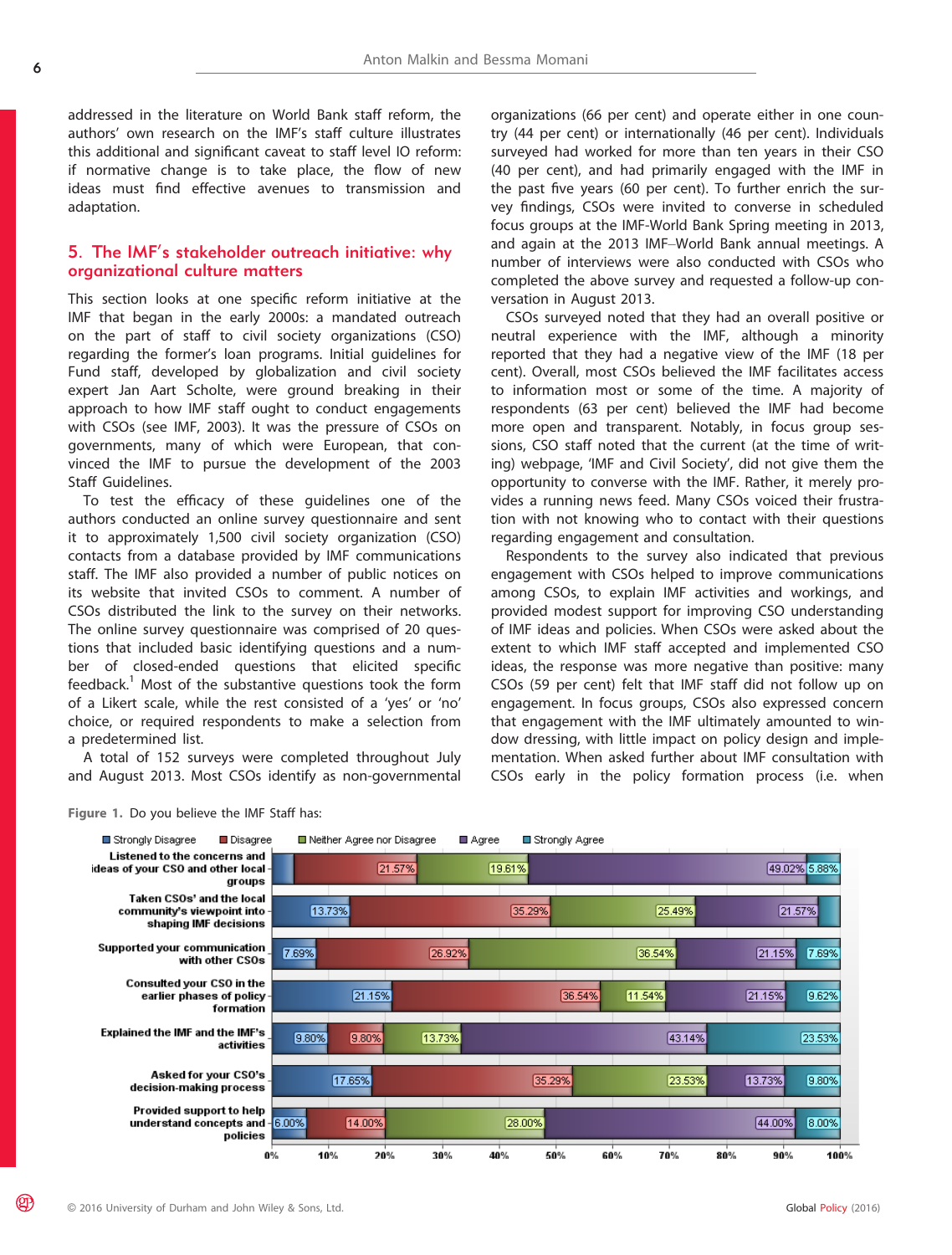

Figure 2. Did you find the IMF staff:

program design is in the initial stages of planning), CSO response was also overwhelmingly negative. (see figures 1 and 2 for a detailed breakdown of survey results).

While CSOs found IMF staff to be knowledgeable about their countries and generally empathetic to a country's economic situation, they found that the IMF was less inclined to be knowledgeable about a country's political and social situation. As noted in focus groups, many CSOs continue to find engagement with Fund staff to be either largely ceremonial – too rushed to have a lasting impact; an afterthought in the broader process of loan program design – or simply too technical to allow for a two-way communication between staff and CSOs. A strong feeling of low follow-up after engagement was present among many of the surveyed CSOs, who also questioned whether their engagement with the IMF has had any real impact on IMF work flow.

#### How IMF staff view the outreach mandate guidelines

It appears that while civil society has improved its views of IMF intentions and attitudes towards Fund policies, Fund-CSO engagement remains largely a one-way stream: the process is controlled in an ad hoc and inconsistent way by a staff unclear about the purpose of engagement and the role of engagement in their job description.

Moreover, while the surveys carried out for the research presented here did not engage directly with instituting social accounting methods at the Fund, it is not unreasonable to suggest that some means of formal social accounting (i.e. institutionally mandated social accounting metrics) could be implemented by means of having the IMF's Independent Evaluation Office review the staff's civil society engagement efforts. Looking over the survey findings, it is interesting that Fund staff noted the potential problem of Executive Board interference with CSO outreach activities. This mirrors Mosse's (2011a, b) findings on the World Bank's staffing policy reform: staffing policy reform brings change if staff are allowed to innovate within the organization's bureaucratic structure and to change the IO from the inside out.

A number of studies have characterized the Fund's organizational culture as 'technocratic', (See Drazen 2002; Martin 2003; Momani 2005), which in this case may actually be use useful in prescribing the kind of change that would be necessary for stakeholder engagement to be implemented as a mandated activity at the staff level. In 2010, the IMF's Independent Evaluation Office surveyed 621 staff, asking: 'How do the following describe the current organizational culture of the IMF?' (IEO 2006, p. 49). $2$  Staff responses are noted below in Table 1.

Owing to its bureaucratic culture, the IMF values detailed documentation of its activities. Fund staff often note that this is both an asset and a burden. On the one hand, documentation of its activities is an organizational indication that an activity is valued; on the other hand, such documentation is a time-consuming process that can be frustrating for staff with already heavy time demands. In terms of IMF-CSO engagements, the lack of consistent, mandated, and structured reporting on CSO engagements is an indication to Fund staff that such an exercise is secondary to consultations with country officials (another indication that incomplete mandate reform is particularly problematic). Already burdened with heavily workloads and the reporting of the accomplishments associated with their daily activities, it is not surprising that Fund staff prefer a formal CSO outreach mandate to one that must, ultimately, be done in their already limited spare time.

Although a number of IMF staff stated that they would like to share more information with CSOs on discussions with country officials, they are actually prevented from doing so by Fund mandates and the Executive Board. There is some unease about how much information staff can

@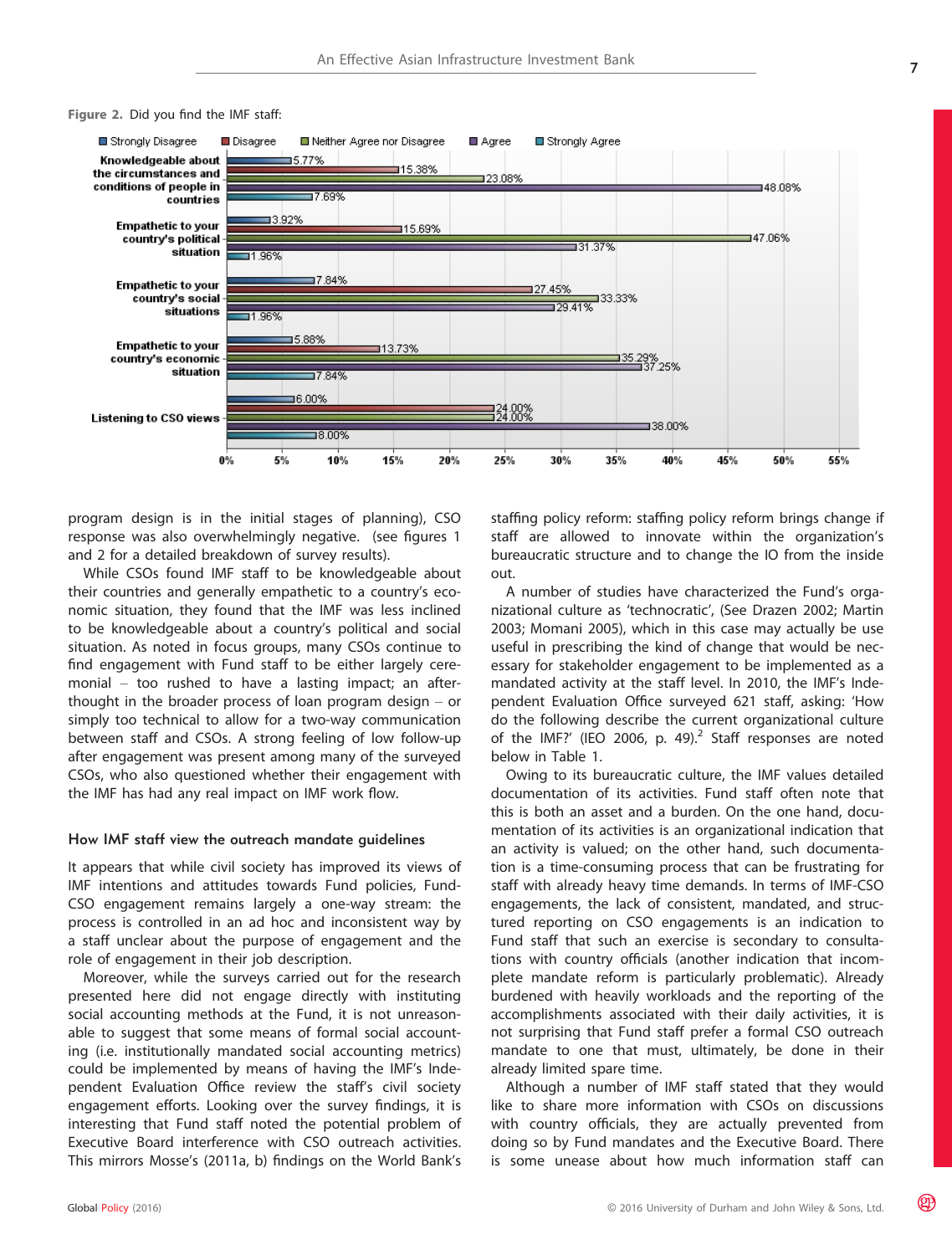| Table 1. Select staff views of IMF organizational culture |                   |                            |                          |
|-----------------------------------------------------------|-------------------|----------------------------|--------------------------|
| Organizational<br>culture                                 | Surveyed<br>(621) | Entry level<br>staff (234) | Senior<br>level<br>(164) |
| Hierarchical                                              | 87.9%             | 90.4%                      | 87.7%                    |
| Technical/<br>economistic                                 | 74.9%             | 76.1%                      | 75%                      |
| <b>Bureaucratic</b>                                       | 74.2%             | 78.7%                      | 66.3%                    |
| Homogeneous/<br>conforming                                | 60.5%             | 62.1%                      | 66.3%                    |
| Source: Adapted from IEO (2006, p. 49).                   |                   |                            |                          |

share, even though the media often reports a great deal of information that the Fund staff do not divulge themselves. Staff would therefore like more support from management when misinformation is leaked to media via the outreach process. Creating formal channels for sharing this information (and protecting shared information) through CSOs would make information flows less contested and more reliable. CSOs have also stated that they are often not given enough notice to properly prepare for consultation with the IMF, further diminishing the fruitfulness of staff-CSO discussions.

The bottom line, again, adds to the findings of earlier research on the World Bank's staff diversification policies. First, making economists take on roles beyond their areas of expertise by means of stakeholder outreach does not yield very impressive results. Engagement mandates must be accepted and mandated at the managerial level in addition to the program implementation level. This problem is not unique to the IMF. World Bank staff have recently noted its 'culture of intimidation,' which does not allow them to raise and implement stakeholder concerns in accordance with the Bank's social safeguard policies (Chavkin, 2015). This speaks to the persistently half-hearted approach to staff-level reforms that often take place in international financial institutions and MDBs alike.

#### Some proposals for an effective AIIB

This article has argued that staffing policy must be at the forefront of discussions surrounding the transformative potential of the AIIB. It suggested key three lessons from staff-level policy reforms hitherto undertaken in the World Bank and IMF. First, half-hearted or incomplete policy mandate reform is likely to derail attempts at disciplinary and intellectual diversification; second, hiring staff from different disciplines does not safeguard the AIIB from 'intellectual monocropping'; and third, the IO's organizational culture should be receptive to new ideas.

To safeguard against the intellectual monocropping, a starting point for the AIIB would be to hire less from the economics profession. Country borrowers consistently complain that IMF and World Bank staff can be inattentive to local circumstances, and that agreements are overly focused

on macroeconomic stability rather than social and political factors. As former IMF Managing Director, Michel Camdessus has reflected:

A change that is needed ... is to broaden and deepen the culture of the staff and to reduce its 'cloning syndrome'. The two central institutions [IMF and World Bank] would benefit greatly in selecting for their dialogues with officials facing the complexities of political life, staff members with national experience, or a broader culture in social studies than the one that is generally required for their recruitment. (Camdessus, 2005)

But effective reform, as shown in our article, cannot stop there. In addition to staffing more non-economist social scientists, the AIIB should recruit or borrow a high number of staff from other countries' development and financial agencies. These recruits will provide the new MDB with more policy experience and are likely to enhance program implementation. To limit overly technical aspects of IO staff policy advice, the AIIB needs to hire less staff recruited straight from academic institutions, while expanding recruitment from mid-career positions and from national secondment (also see Evans and Finnemore, 2001, p. 25 on the IMF). Mid-career hires are more likely than recent graduates to challenge technical and conforming loan design programs: young and freshout-of graduate school recruits typically have less practical knowledge to offer the AIIB, relying instead more on theoretic, textbook analysis.

AIIB recruits drawn from university recent grads, many of whom have recently left a hierarchical academic environment where their subordinate position required deference to supervisors and faculty. Such staff are unlikely to infuse the organization with new ideas or practical policy advice. Mid-career hires, by contrast, will have more policy-related experience, bring in new ideas from their previous organizations, and will be less willing to withhold alternative ways of doing things to their superiors. This could go far in addressing the cultural-organizational rigidities discussed in section 5. Granted, mid-career candidates are harder to attract because they excel in their own institutions, and are less interested in moving to a new organization. If the AIIB location continues to remain Beijing, as being proposed, this may not be an attractive location for high quality staff; the advantages of cosmopolitan Hong Kong or Shanghai in attracting staff is something that the AIIB should consider.

As we have argued, hiring local knowledge experts to augment the core competencies of the staff is unlikely to be sufficient. The AIIB would be best served by making socioeconomic, environmental, and human rights goals a core, as opposed to complementary, aspect of staff operational mandate. Moreover, to encourage intellectual diversification, the AIIB should cast a wider net for economists, away from the usual set US and European universities, to more actively reflect the intellectual diversity of the economics profession globally (Jelveh et al., 2014).

(QP)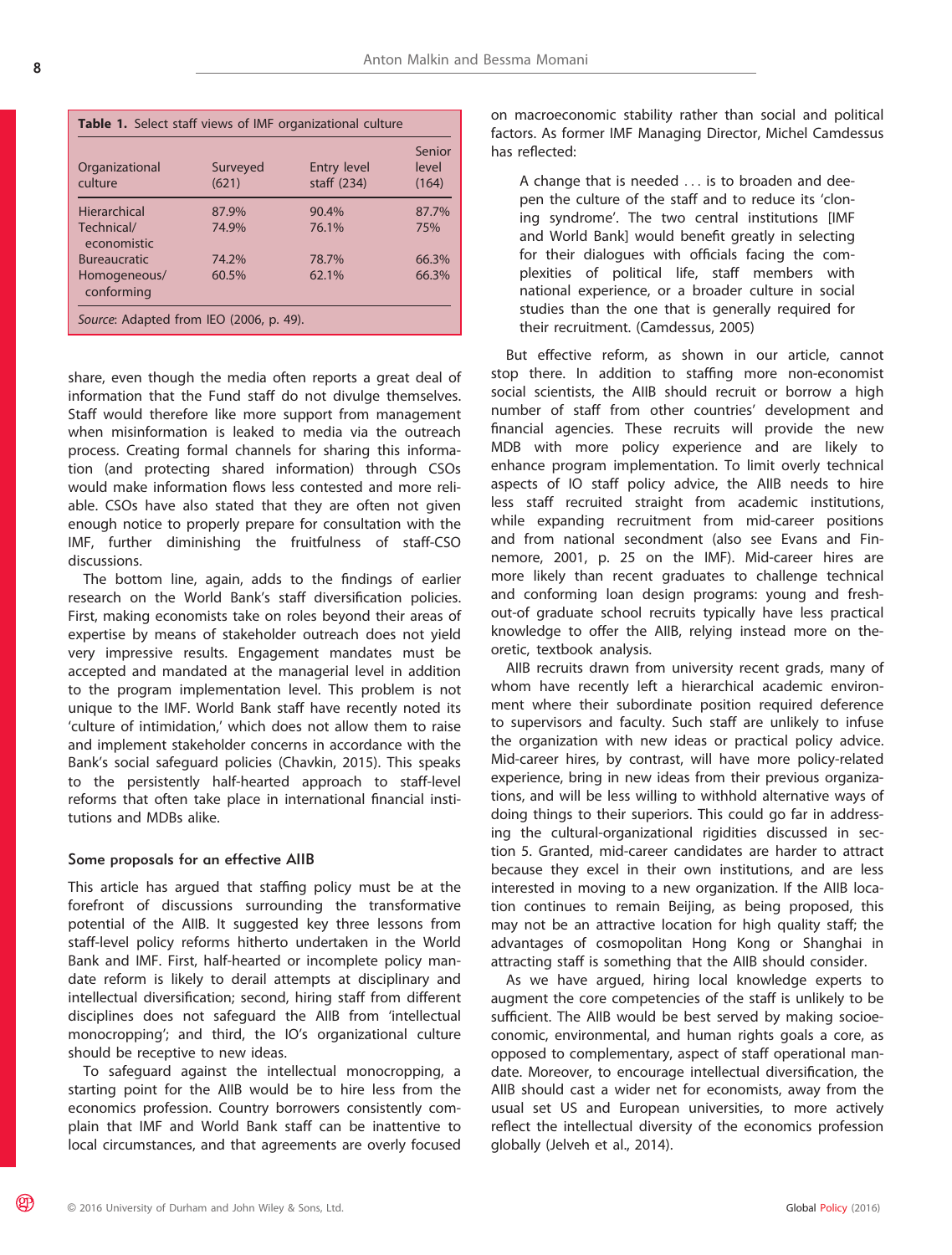### **Notes**

- 1. The survey questionnaire was posted on-line through purchasing an exclusive domain from Qualtics an international firm that specializes in on-line research instruments. Qualtrics provides the Internet domain, ensures its security, and provides statistics about the number of times the instrument was accessed. The Qualtrics general website can be accessed at:<http://www.qualtrics.com/>
- 2. Survey results were based on a 5-point scale where '5' means 'describes completely' and '1' means 'does not describe at all'. After careful review of the IEO report it appears that the survey results corresponded to those who reported '5' or 'describes completely'. However, the IEO did not respond to email requests for verifying this inference. See IEO (2006).

#### References

- AIIB (2016) 'What We Look For', Asian Infrastructure Investment Bank. Available at: [http://euweb.aiib.org/html/jobs/jobs\\_aiib/what%20we%](http://euweb.aiib.org/html/jobs/jobs_aiib/what%20we%20look%20for/) [20look%20for/](http://euweb.aiib.org/html/jobs/jobs_aiib/what%20we%20look%20for/) [Accessed 24 March 2016].
- Anders, M. (2014) 'No Easy Path for World Bank Safeguards', Devex. 9 December [online]. Available from: [https://www.devex.com/news/no](https://www.devex.com/news/no-easy-path-for-the-world-bank-s-safeguards-84887)[easy-path-for-the-world-bank-s-safeguards-84887](https://www.devex.com/news/no-easy-path-for-the-world-bank-s-safeguards-84887) [Accessed 24 March 2016].
- Babb, S. (2003) 'The IMF in Sociological Perspective: A Tale of Organizational Slippage', Studies in Comparative International Development, 38 (2), pp. 3–27.
- Blyth, M. (2013) Austerity: The History of a Dangerous Idea. New York: Oxford University Press.
- Breslin, S. (2011) 'The 'China Model' and the Global Crisis: From Friedrich List to a Chinese Mode of Governance?', International Affairs, 87 (6), pp. 1323–1343.
- Broad, R. (2006) 'Research, Knowledge, and the Art of 'Paradigm Maintenance': The World Bank's Development Economics Vice-Presidency (DEC)', Review of International Political Economy, 13 (3), pp. 387–419.
- Bunse, S. and Fritz, V. (2012) 'Making Public Sector Reforms Work: Political and Economic Contexts, Incentives, and Strategies' Policy Research Working Paper. New York: World Bank.
- Camdessus, M. 2005. Lecture. 'International Financial Institutions: Dealing with New Global Challenges', Washington, DC: The Per Jacobsson Foundation, September [online]. Available from: [http://](http://www.perjacobsson.org/lectures/092505.pdf) [www.perjacobsson.org/lectures/092505.pdf](http://www.perjacobsson.org/lectures/092505.pdf) [Accessed 10 March 2016].
- Chavkin, S. (2015) 'Leaked Survey: World Bank A Place Of 'Fear And Retaliation', Huffington Post 29 July [online]. Available from: [http://](http://www.huffingtonpost.com/2015/06/29/world-bank_0_n_7690814.html) www.huffi[ngtonpost.com/2015/06/29/world-bank\\_0\\_n\\_7690814.html](http://www.huffingtonpost.com/2015/06/29/world-bank_0_n_7690814.html) [Accessed 20 June 2016].
- Corduneanu-Huci, C., Hamilton, A. and Ferrer, I. M. (2012) Understanding Policy Change: How to Apply Political Economy Concepts in Practice. Washington, DC: World Bank [online]. Available from: [http://docu](http://documents.worldbank.org/curated/en/2012/11/16988210/understanding-policy-change-apply-political-economy-concepts-practice) [ments.worldbank.org/curated/en/2012/11/16988210/understanding](http://documents.worldbank.org/curated/en/2012/11/16988210/understanding-policy-change-apply-political-economy-concepts-practice)[policy-change-apply-political-economy-concepts-practice](http://documents.worldbank.org/curated/en/2012/11/16988210/understanding-policy-change-apply-political-economy-concepts-practice) [Accessed 2 March 2016].
- Coudouel, A., Dani, A. A. and Paternostro, S. (2006) 'Lessons from the Implementation of Poverty and Social Impact Analysis of Reforms', in A. Coudouel, A. A. Dani and S. Paternostro (eds.), Poverty and Social Impact Analysis of Reforms: Lessons and Examples from Implementation. Washington, DC: World Bank, pp. 1–28. Available from: [http://siteresources.worldbank.org/INTPSIA/Resources/490023-](http://siteresources.worldbank.org/INTPSIA/Resources/490023-1120845825946/PSIACASESTUDIES_BOOK.pdf) [1120845825946/PSIACASESTUDIES\\_BOOK.pdf](http://siteresources.worldbank.org/INTPSIA/Resources/490023-1120845825946/PSIACASESTUDIES_BOOK.pdf) [Accessed 17 June 2016].
- Cox, R. and Jacobson, H. (1973) The Anatomy of Influence: Decisionmaking in International Organizations. London: Yale University Press.
- Dai, Xianglong. (1999) 'Statement by Mr. Dai Xianglong, Governor, People's Bank of China at the Fifty-Third Meeting of the Interim Committee of the Board of Governors of the International Monetary System', International Monetary Fund, 26 September [online]. Available from:<http://www.imf.org/external/am/1999/icstate/chn.htm> [Accessed 23 August 2014].
- Drazen, A. (2002) 'Conditionality and ownership in IMF lending: a political economy approach', IMF Staff Papers, 49 (Special Issue), pp. 36–67. Available from: [https://www.imf.org/external/pubs/ft/staffp/](https://www.imf.org/external/pubs/ft/staffp/2001/00-00/pdf/ad.pdf) [2001/00-00/pdf/ad.pdf](https://www.imf.org/external/pubs/ft/staffp/2001/00-00/pdf/ad.pdf) [Accessed 17 June 2016].
- Eaton, K., Kaiser, K. and Smoke, P. J. (2011) The Political Economy of Decentralization Reforms: Implications for Aid Effectiveness. Washington, DC: World Bank [online]. Available from: [http://sitere](http://siteresources.worldbank.org/EXTDSRE/Resources/DecentralizationReforms.pdf) [sources.worldbank.org/EXTDSRE/Resources/DecentralizationReforms.](http://siteresources.worldbank.org/EXTDSRE/Resources/DecentralizationReforms.pdf) [pdf](http://siteresources.worldbank.org/EXTDSRE/Resources/DecentralizationReforms.pdf) [Accessed 2 March 2016].
- Evans, P. and Finnemore, M. (2001) Organizational Reform and the Expansion of the South's Voice at the Fund. G24 Discussion Paper 15, December. Geneva: UNCTAD.
- Ferchen, M. (2013) 'Whose China Model is it anyway? The contentious search for consensus', Review of International Political Economy, 20 (2), pp. 390–420.
- Fine, B. and Van Waeyenberge, E. (2013) A Paradigm Shift that Never Will Be? Justin Lin's New Structural Economics. Working Paper 179. London: SOAS Department of Economics.
- Fratianni, M. and Pattison, J. (2005) 'Who is Running the IMF: Critical Shareholders or the Staff?' in P. de Gijsel and H. Schenk (eds.), Multidisciplinary Economics: The Birth of a New Economics Faculty in the Netherlands. Dordrecht: Springer, pp. 279–292.
- Gill, B. and Reilly, J., (2007) 'The Tenuous Hold of China Inc. in Africa'. Washington Quarterly, 30 (3), pp. 37–52.
- Guggenheim, S. (2006) `Crises and Contradictions: Understanding the Origins of a Community Development Project in Indonesia', in A. Bebbington, M. Woolcock, S. Guggenheim and E. Olson (eds.), The search for empowerment: Social capital as idea and practice at the World Bank. Hartford, CT: Kumarian, pp. 111–144.
- Hammer, P. J. (2013) Change and Continuity at the World Bank. Cheltenham: Edward Elgar Publishing.
- Independent Evaluations Office (IEO) (2006) 'Report of the External Evaluation of the Independent Evaluations Office', Intrnational Monetary Fund. 29 March [online]. Available from: [http://www.](http://www.imf.org/External/NP/pp/eng/2006/032906.pdf) [imf.org/External/NP/pp/eng/2006/032906.pdf](http://www.imf.org/External/NP/pp/eng/2006/032906.pdf) [Accessed 28 March 2016].
- International Monetary Fund (IMF) (2003) 'Guide for Staff Relations with Civil Society Organizations', International Monetary Fund. 10 October [online]. Available from: [http://www.imf.org/external/np/cso/eng/](http://www.imf.org/external/np/cso/eng/2003/101003.htm) [2003/101003.htm](http://www.imf.org/external/np/cso/eng/2003/101003.htm) [Accessed on 28 March 2016].
- IMF (1999) 'External Evaluation of IMF Surveillance. Report by a Group of Independent Experts [online]. Washington, DC: International Monetary Fund. Available from: [http://www.imf.org/external/pubs/ft/](http://www.imf.org/external/pubs/ft/extev/surv/eval.pdf) [extev/surv/eval.pdf](http://www.imf.org/external/pubs/ft/extev/surv/eval.pdf) [Accessed 20 June 2016].
- Jelveh, Z., Kogut B. and Naidu S. (2014) 'Economists aren't as Nonpartisan as We Think', FiveThirtyEight Economics. 8 December 2014 [online]. Available from: http://fi[vethirtyeight.com/features/economists-arent](http://fivethirtyeight.com/features/economists-arent-as-nonpartisan-as-we-think/)[as-nonpartisan-as-we-think/](http://fivethirtyeight.com/features/economists-arent-as-nonpartisan-as-we-think/) [Accessed 12 July 2016].
- Jin, L (2016) 'Yà tóu háng háng zhǎng jīnlì qún: Bù xū huíbì zhōngguó zuòyòng dàn yào shǒu guījǔ (AllB President Jin Liqun: China Should Not Shy Away From its Role in the AIIB, but Should Instead Behave Responsibly). Sina Finance, 16 January 2016. Available at: [http://](http://finance.sina.com.cn/china/2016-01-16/doc-ifxnqriz9736457.shtml) fi[nance.sina.com.cn/china/2016-01-16/doc-ifxnqriz9736457.shtml](http://finance.sina.com.cn/china/2016-01-16/doc-ifxnqriz9736457.shtml) [Accessed 22 June 2016].
- Kille, K. and Scully, R. (2003) 'Executive Heads and the Role of Intergovernmental Organizations: Expansionist Leadership in the United Nations and the European Union', Political Psychology, 24 (1), pp. 175–198.
- Li, T. M. (2011) 'Rendering Society Technical: Government Through Community and the Ethnographic Turn at the World Bank in Indonesia',

௵